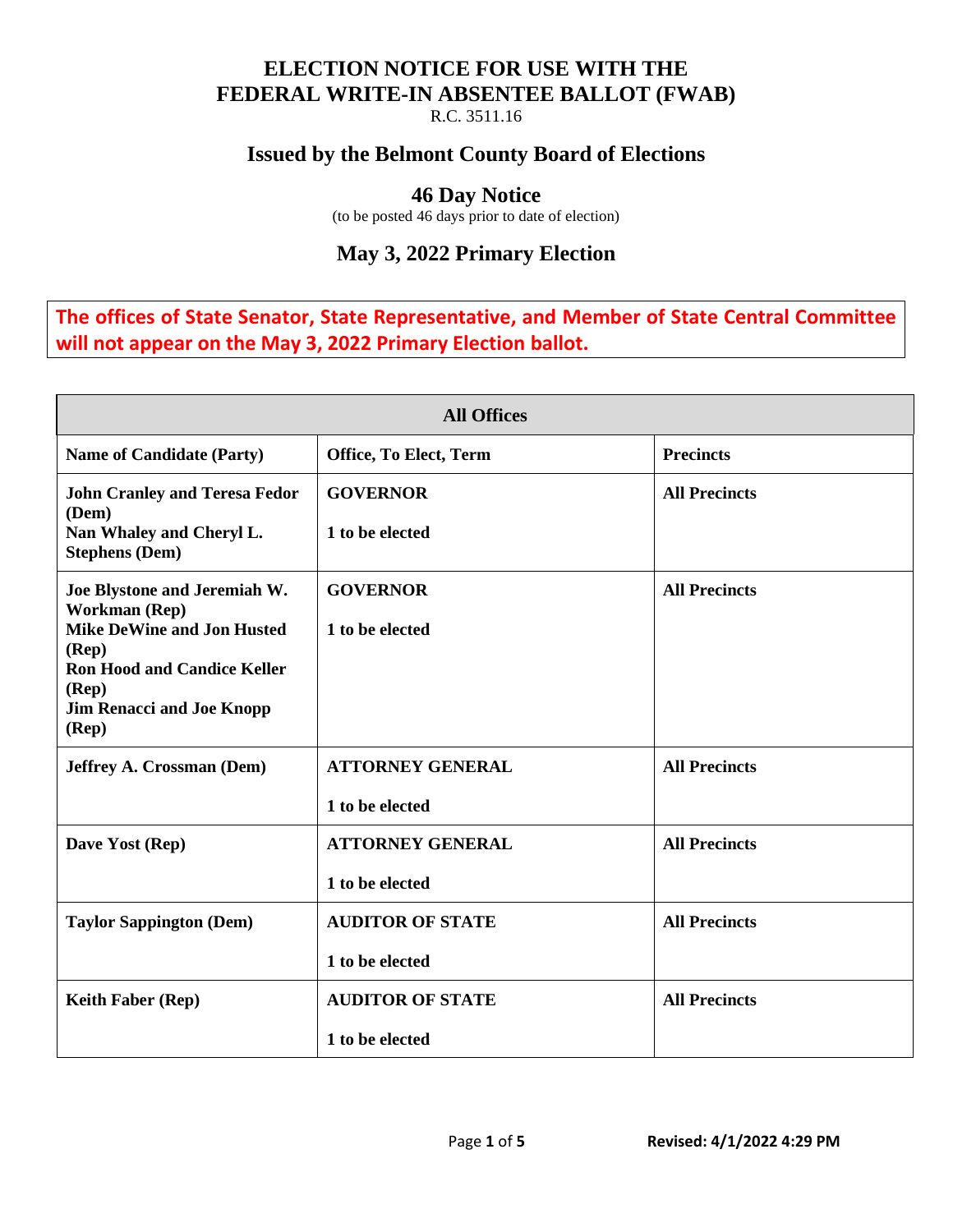| <b>Chelsea Clark (Dem)</b>                                       | <b>SECRETARY OF STATE</b>                                 | <b>All Precincts</b> |
|------------------------------------------------------------------|-----------------------------------------------------------|----------------------|
|                                                                  | 1 to be elected                                           |                      |
| <b>John Adams (Rep)</b>                                          | <b>SECRETARY OF STATE</b>                                 | <b>All Precincts</b> |
| <b>Frank LaRose (Rep)</b>                                        | 1 to be elected                                           |                      |
| <b>Scott Schertzer (Dem)</b>                                     | <b>TREASURER OF STATE</b>                                 | <b>All Precincts</b> |
|                                                                  | 1 to be elected                                           |                      |
| <b>Robert Sprague (Rep)</b>                                      | <b>TREASURER OF STATE</b>                                 | <b>All Precincts</b> |
|                                                                  | 1 to be elected                                           |                      |
| <b>Morgan Harper (Dem)</b>                                       | <b>US SENATOR</b>                                         | <b>All Precincts</b> |
| <b>Traci TJ Johnson (Dem)</b><br>Tim Ryan (Dem)                  | 1 to be elected                                           |                      |
| <b>Matt Dolan (Rep)</b>                                          | <b>US SENATOR</b>                                         | <b>All Precincts</b> |
| <b>Mike Gibbons (Rep)</b><br><b>Josh Mandel (Rep)</b>            | 1 to be elected                                           |                      |
| <b>Neil Patel (Rep)</b><br><b>Mark Pukita (Rep)</b>              |                                                           |                      |
| <b>Jane Timken (Rep)</b><br><b>JD Vance (Rep)</b>                |                                                           |                      |
| <b>Martin Alexander (Dem)</b><br>Eric S. Jones (Dem)             | US REPRESENTATIVE TO CONGRESS<br><b>6TH DISTRICT</b>      | <b>All Precincts</b> |
| Louis G. Lyras (Dem)<br><b>Shawna Roberts (Dem)</b>              | 1 to be elected                                           |                      |
|                                                                  |                                                           | <b>All Precincts</b> |
| <b>John Anderson (Rep)</b><br><b>Bill Johnson (Rep)</b>          | US REPRESENTATIVE TO CONGRESS<br><b>6TH DISTRICT</b>      |                      |
| Michael S. Morgenstern (Rep)<br><b>Gregory M. Zelenitz (Rep)</b> | 1 to be elected                                           |                      |
| <b>Jennifer Brunner (Dem)</b>                                    | <b>CHIEF JUSTICE OHIO SUPREME</b><br><b>COURT</b>         | <b>All Precincts</b> |
|                                                                  | 1 to be elected<br>Full 6 Year Term Commencing 01/01/2023 |                      |
| <b>Sharon L. Kennedy (Rep)</b>                                   | <b>CHIEF JUSTICE OHIO SUPREME</b><br><b>COURT</b>         | <b>All Precincts</b> |
|                                                                  | 1 to be elected<br>Full 6 Year Term Commencing 01/01/2023 |                      |
| <b>Marilyn Zayas (Dem)</b>                                       | <b>JUSTICE OF THE OHIO SUPREME</b><br><b>COURT</b>        | <b>All Precincts</b> |
|                                                                  | 1 to be elected                                           |                      |
|                                                                  |                                                           |                      |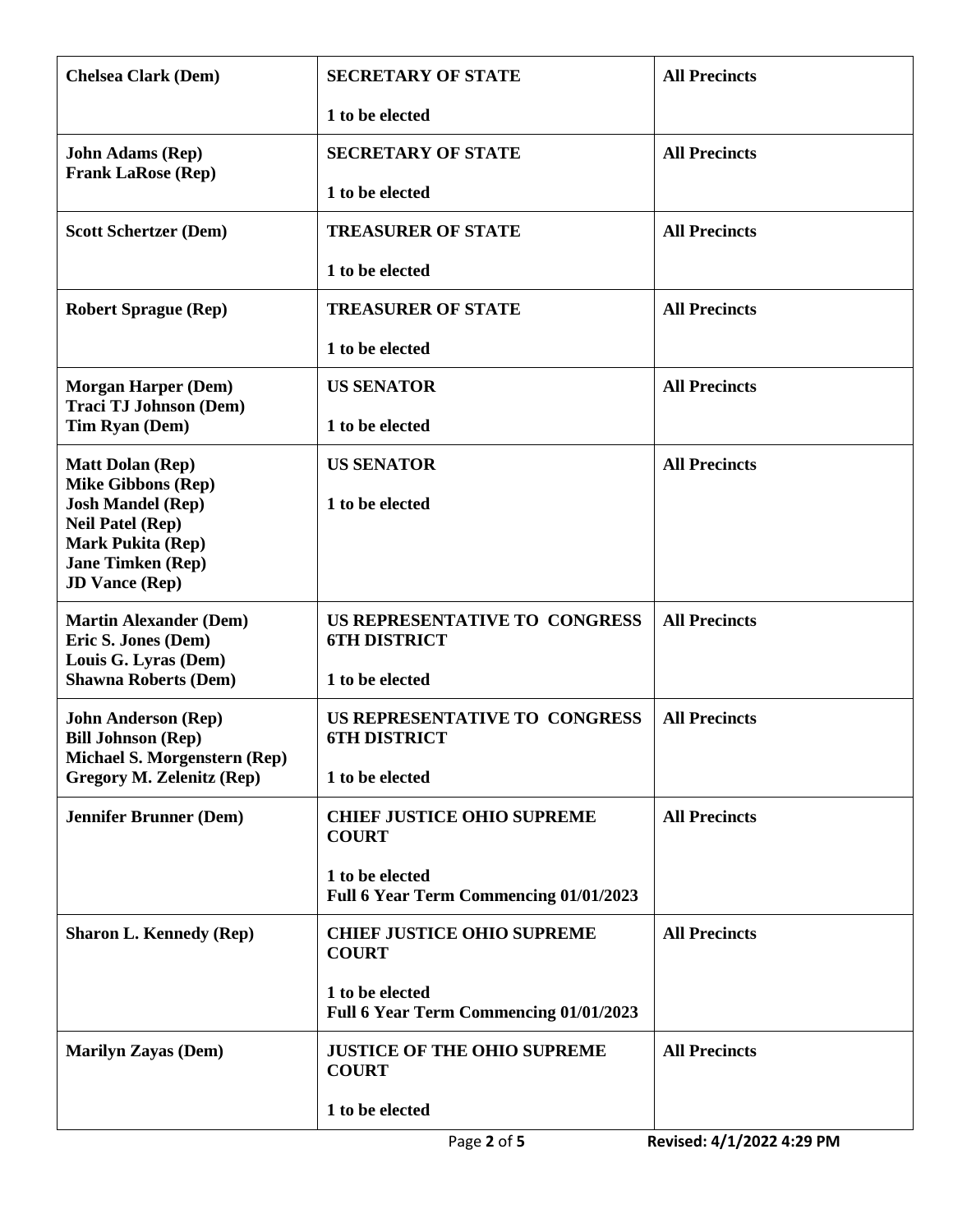|                                                       | Full 6 Year Term Commencing 01/02/2023                    |                      |
|-------------------------------------------------------|-----------------------------------------------------------|----------------------|
| Pat DeWine (Rep)                                      | <b>JUSTICE OF THE OHIO SUPREME</b><br><b>COURT</b>        | <b>All Precincts</b> |
|                                                       | 1 to be elected<br>Full 6 Year Term Commencing 01/02/2023 |                      |
| <b>Terri Jamison (Dem)</b>                            | <b>JUSTICE OF THE OHIO SUPREME</b><br><b>COURT</b>        | <b>All Precincts</b> |
|                                                       | 1 to be elected<br>Full 6 Year Term Commencing 01/01/2023 |                      |
| Pat Fischer (Rep)                                     | <b>JUSTICE OF THE OHIO SUPREME</b><br><b>COURT</b>        | <b>All Precincts</b> |
|                                                       | 1 to be elected<br>Full 6 Year Term Commencing 01/01/2023 |                      |
| <b>Gene Donofrio (Dem)</b>                            | 7TH DISTRICT COURT OF APPEALS<br><b>JUDGE</b>             | <b>All Precincts</b> |
|                                                       | 1 to be elected<br>Full 6 Year Term Commencing 02/09/2023 |                      |
| Mark A. Hanni (Write-In) (Rep)                        | <b>7TH DISTRICT COURT OF APPEALS</b><br><b>JUDGE</b>      | <b>All Precincts</b> |
|                                                       | 1 to be elected<br>Full 6 Year Term Commencing 02/09/2023 |                      |
| John A. Regis Sr. (Dem)                               | <b>COUNTY COMMISSIONER</b>                                | <b>All Precincts</b> |
|                                                       | 1 to be elected                                           |                      |
| <b>Jerry Echemann (Rep)</b><br>Vince Gianangeli (Rep) | <b>COUNTY COMMISSIONER</b>                                | <b>All Precincts</b> |
|                                                       | 1 to be elected                                           |                      |
| <b>Jessa Lepic (Dem)</b>                              | <b>COUNTY AUDITOR</b>                                     | <b>All Precincts</b> |
|                                                       | 1 to be elected                                           |                      |
| Cindi L. Henry (Rep)                                  | <b>COUNTY AUDITOR</b>                                     | <b>All Precincts</b> |
|                                                       | 1 to be elected                                           |                      |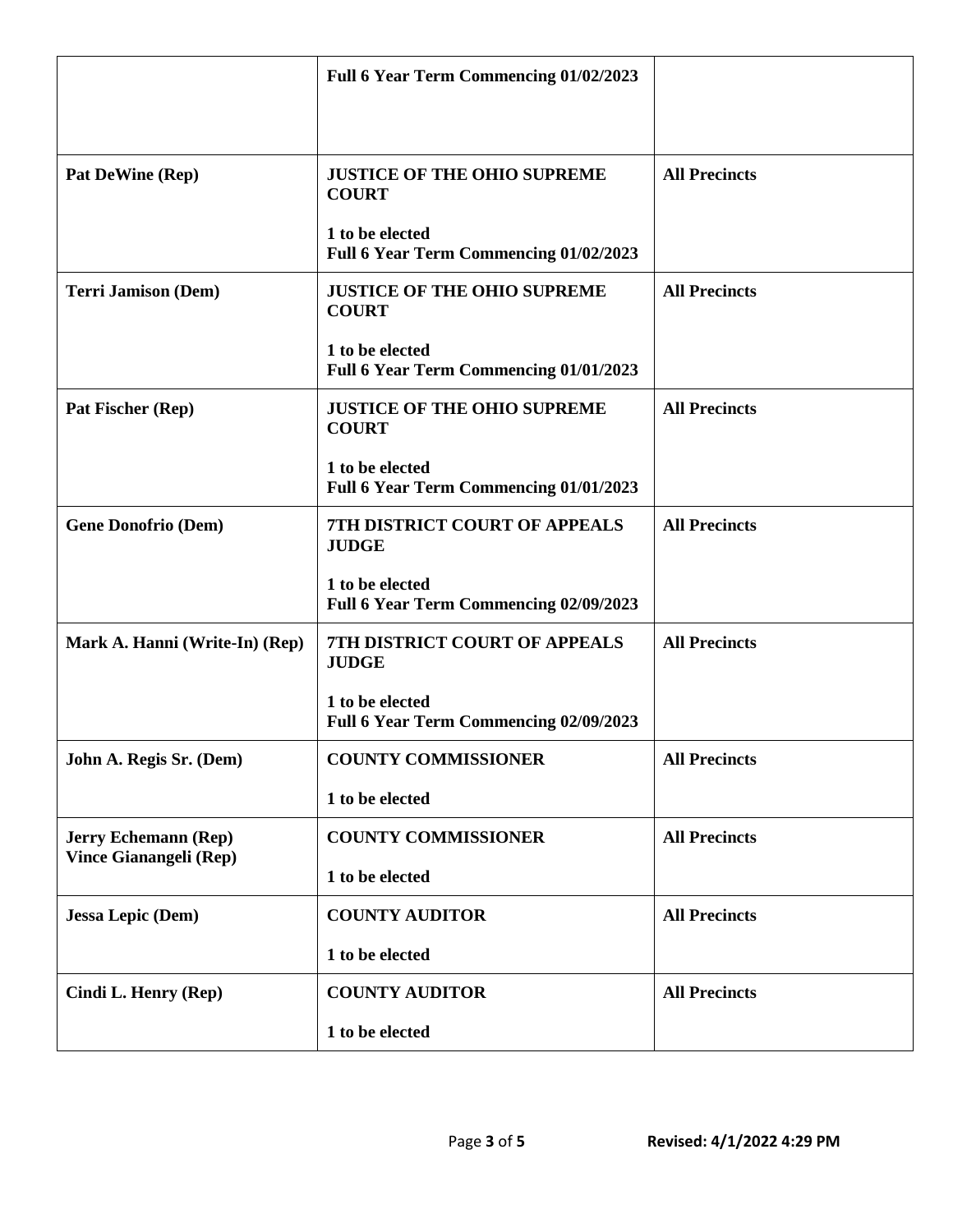| <b>All Issues</b>           |                                  |                  |  |  |
|-----------------------------|----------------------------------|------------------|--|--|
| <b>Entity, Overlaps</b>     | <b>Issue Number, Description</b> | <b>Precincts</b> |  |  |
| <b>No Issues to Display</b> |                                  |                  |  |  |
|                             |                                  |                  |  |  |